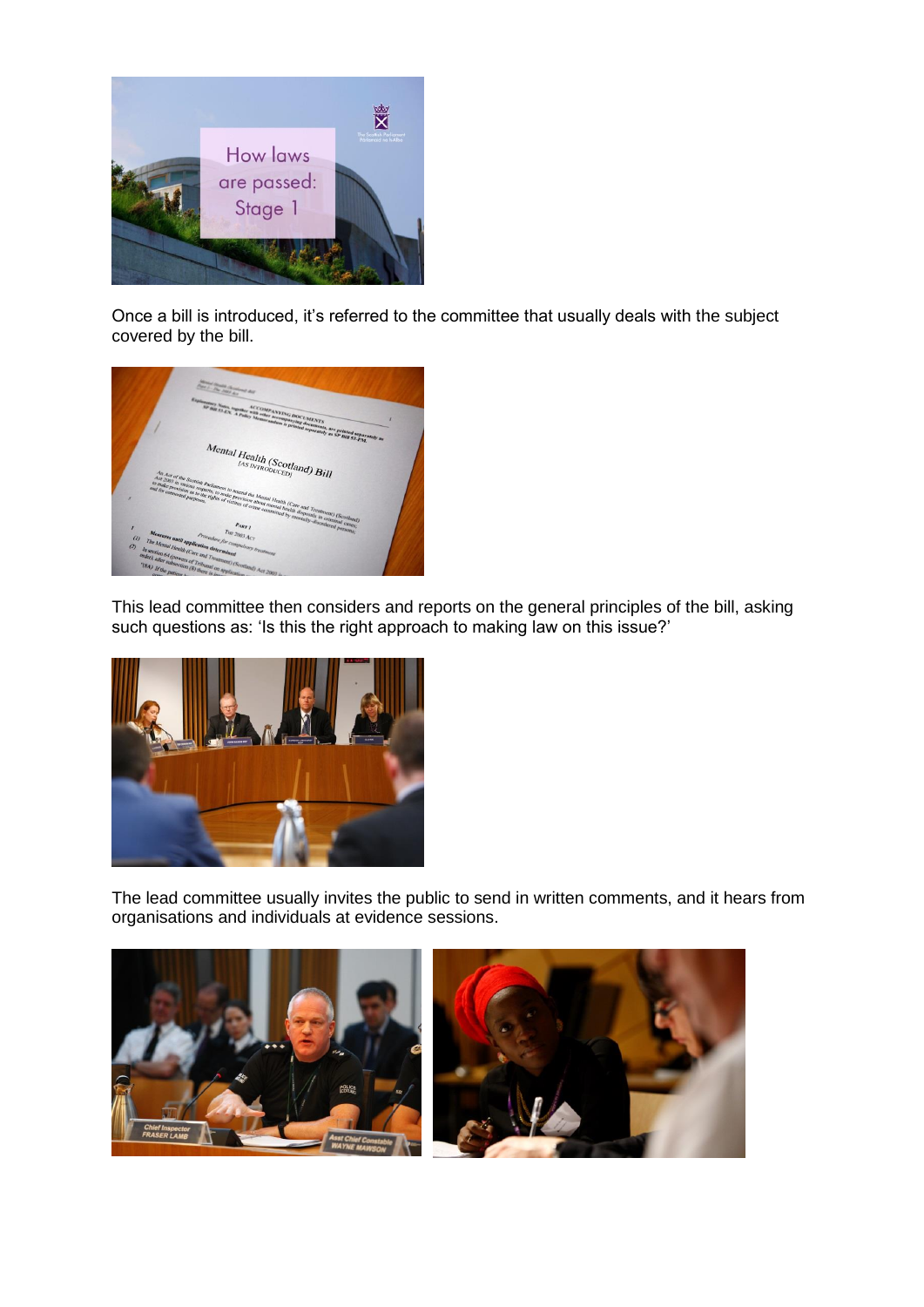It may also go on fact-finding visits to places likely to be affected by the bill, or it may invite comments through social media.



It usually ends its evidence programme by hearing from the MSP who introduced the bill.



If you are interested in a bill, contact the lead committee clerks to ask how the committee plans to consider the bill and how you can get involved.



The lead committee publishes a report explaining the evidence received. The report usually makes recommendations and may suggest how the bill should be amended to improve it.